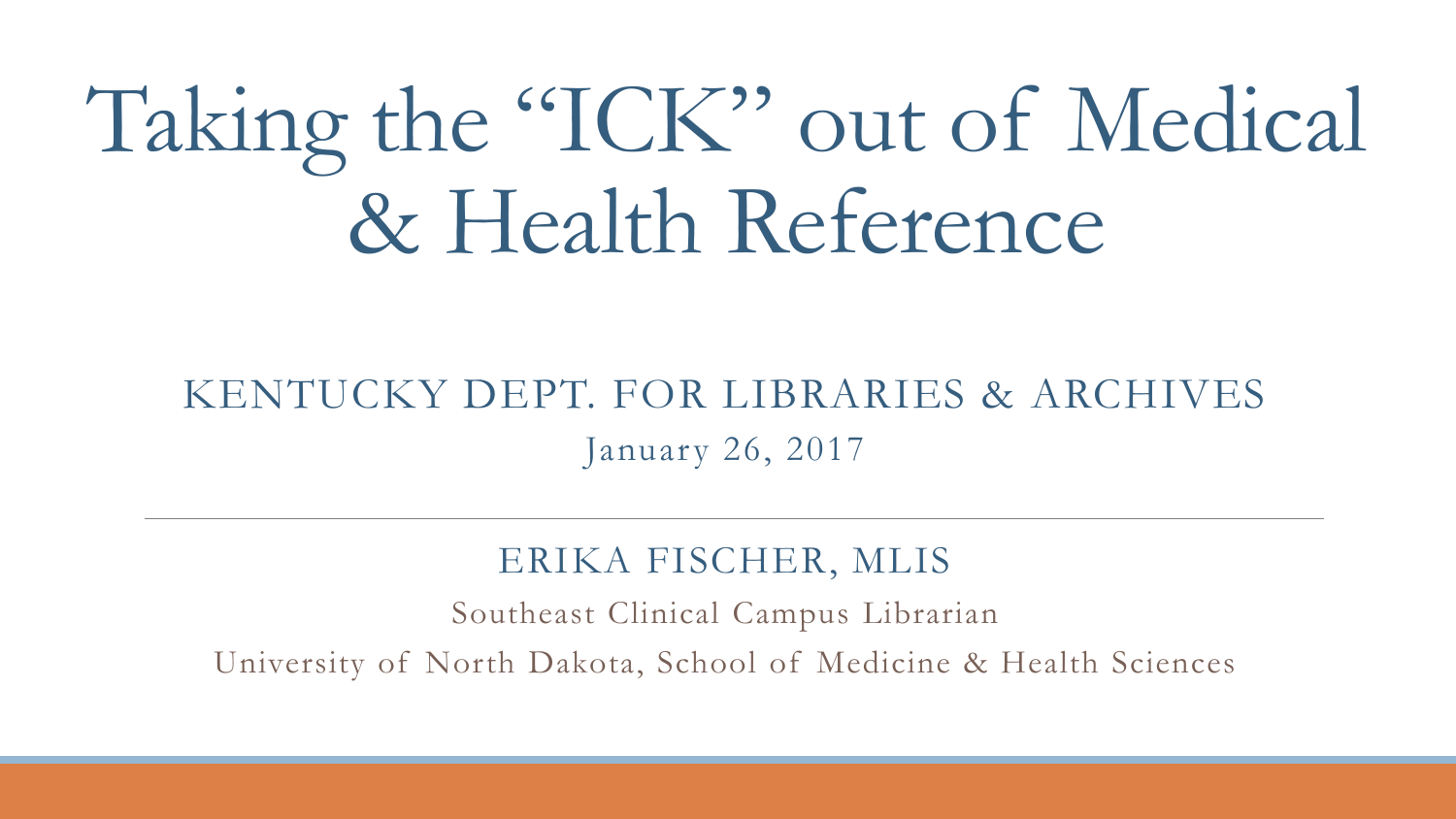Developed resources reported in this presentation are supported by the National Library of Medicine (NLM), National Institutes of Health (NIH) under cooperative agreement number 1UG4LM012346-01. The content is solely the responsibility of the authors and does not necessarily represent the official views of the National Institutes of Health.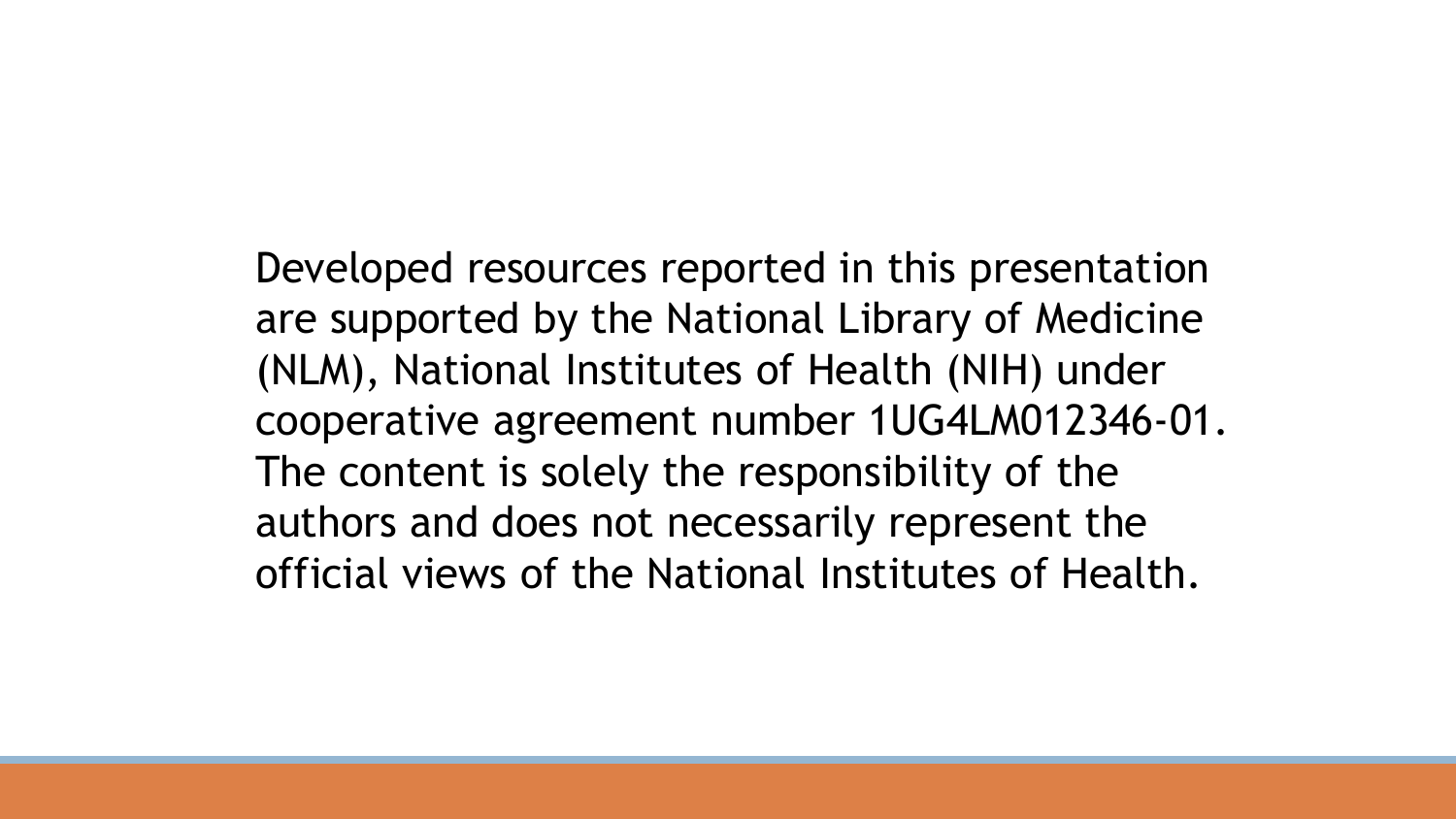

"Health information inquiries account for as many as 60% of the total reference inquiries at public libraries."

L Luo & V.T. Park, "Preparing public librarians for consumer health information service: A nationwide study, " *Library &Information Science Research* 35, no. 4 (2013): 2.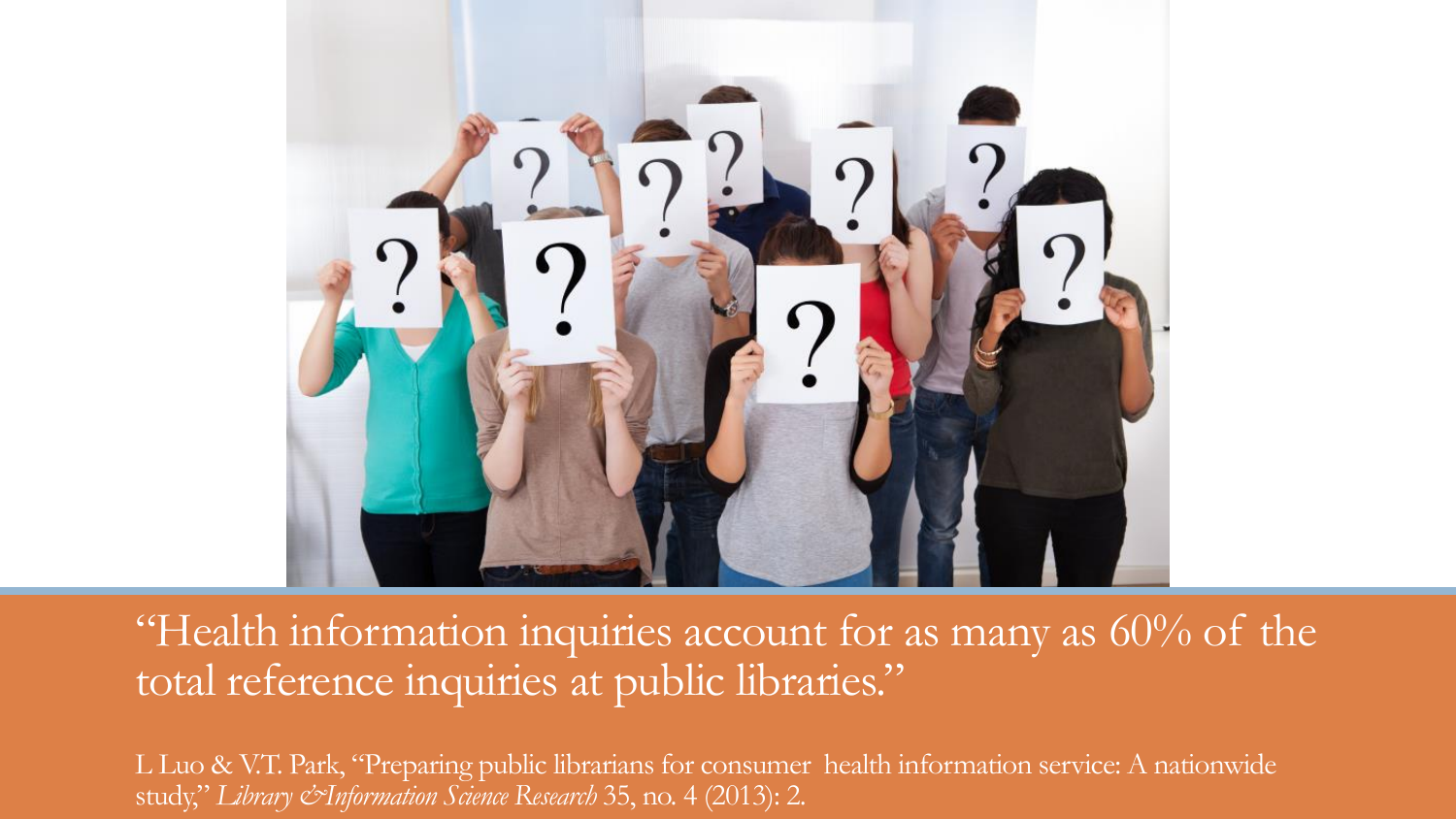# What makes these questions tricky?

#### **The library user…**

feels uncomfortable. (Or maybe confused, sad, angry, etc…)

isn't able to articulate the question (doesn't know / understand the terminology, doesn't lead with the *real* question, etc.).

#### **YOU (the librarian)…**

feel uncomfortable.

don't know what questions to ask.

don't know where to find information to answer the question.

don't know how much to tell the person.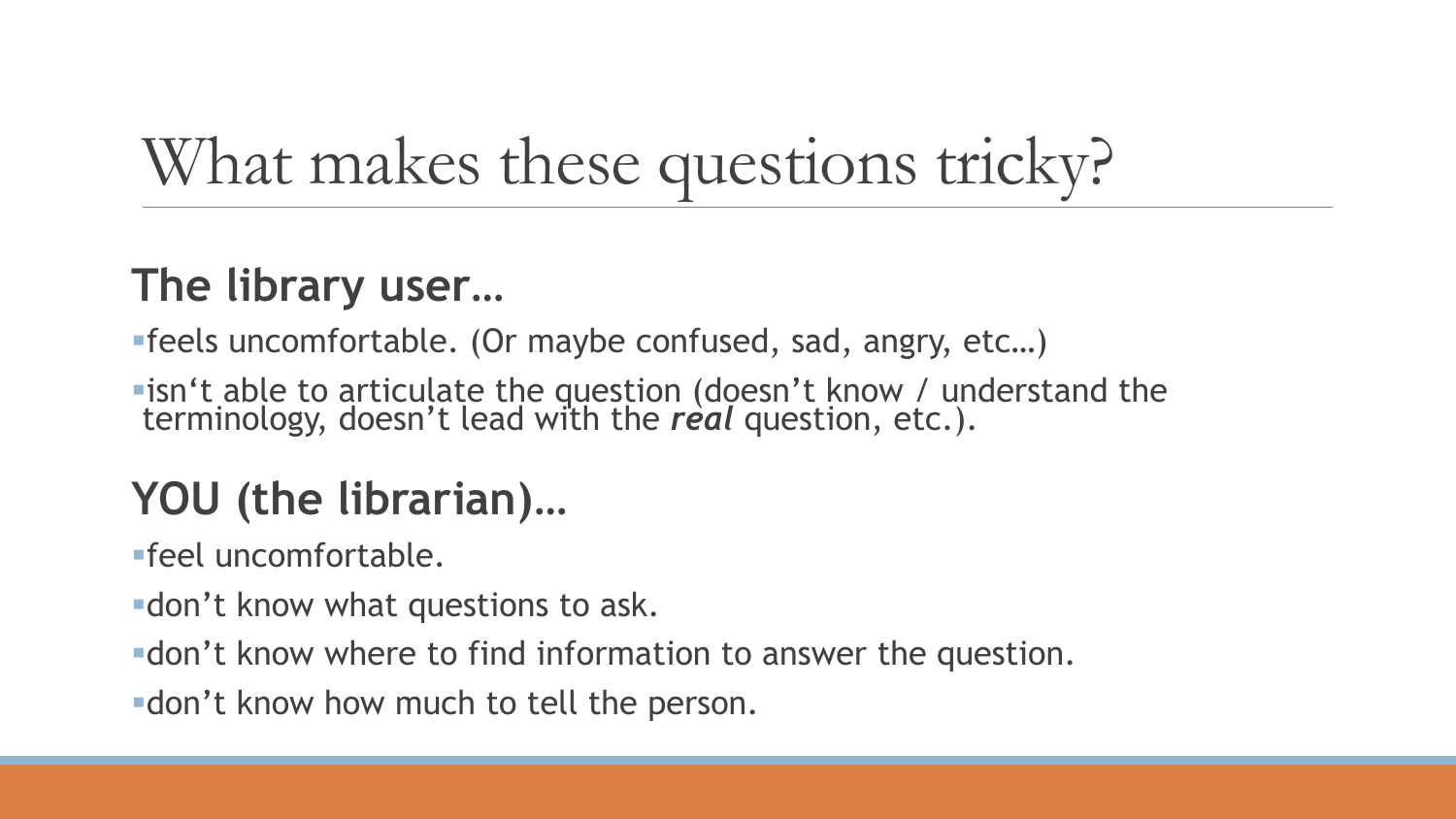## The library user feels uncomfortable.

**Have an open mind and provide a welcoming, safe** environment.

Be aware of your body language – open, confident, patient.

If possible, provide a private setting for the reference interview.

■Be aware of the person asking the question, but do not assume that they are the person with the health question.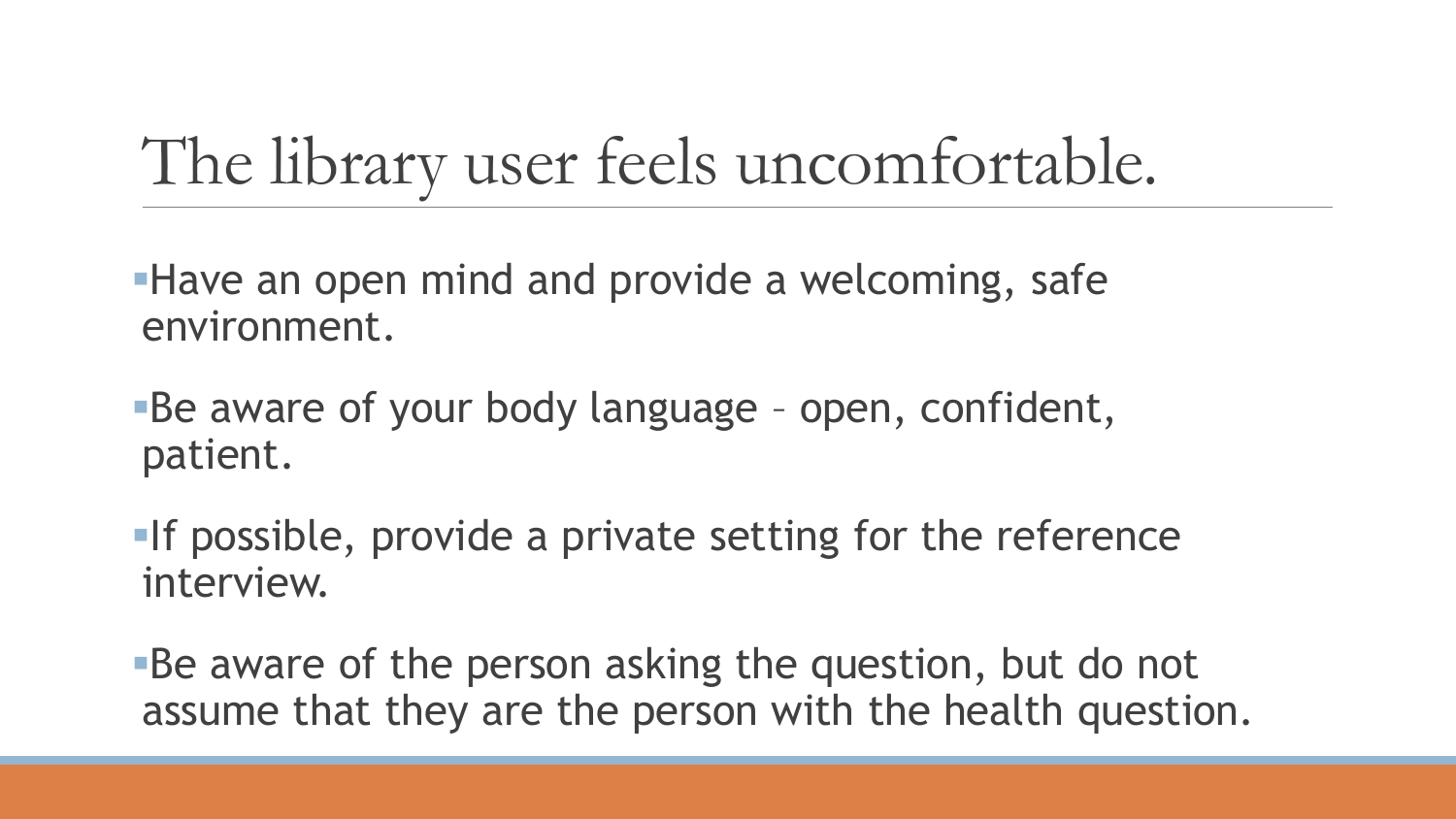## The library user isn't able to articulate.

- Use active listening to verify you understand information need.
- Use a medical dictionary to define unfamiliar medical terminology.
- **Help the person break down a broad question (e.g. "everything"** on diabetes") into manageable narrower topics.
- Understand that the initial question posed may not be the question for which an answer is sought.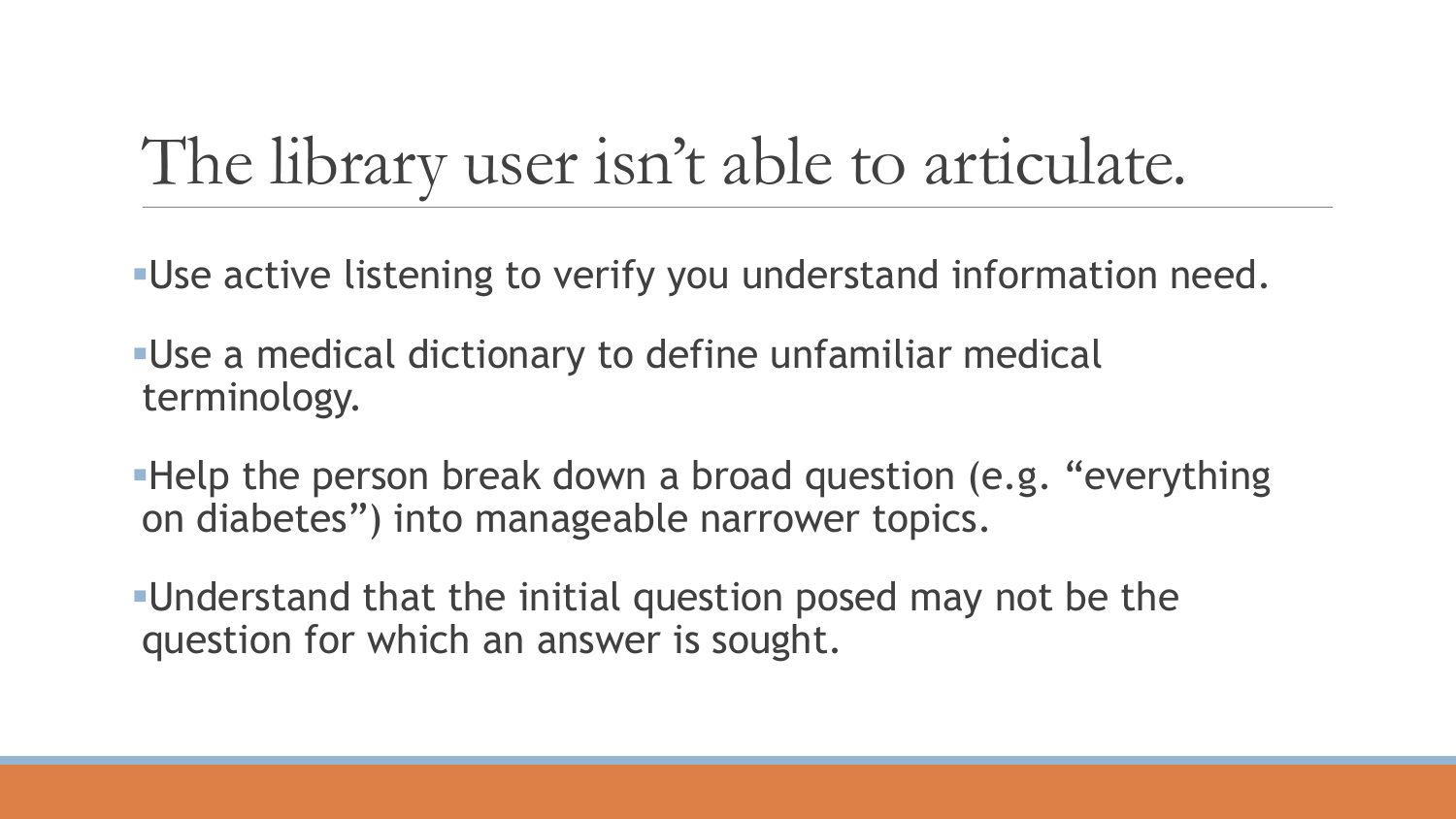## You feel uncomfortable.

**Increase knowledge of appropriate and inappropriate** interactions.

Understand beliefs, customs, and values of cultural and ethnic groups within your community.

**If personal beliefs interfere with your ability to remain** objective, refer the question to another librarian or appropriate agency.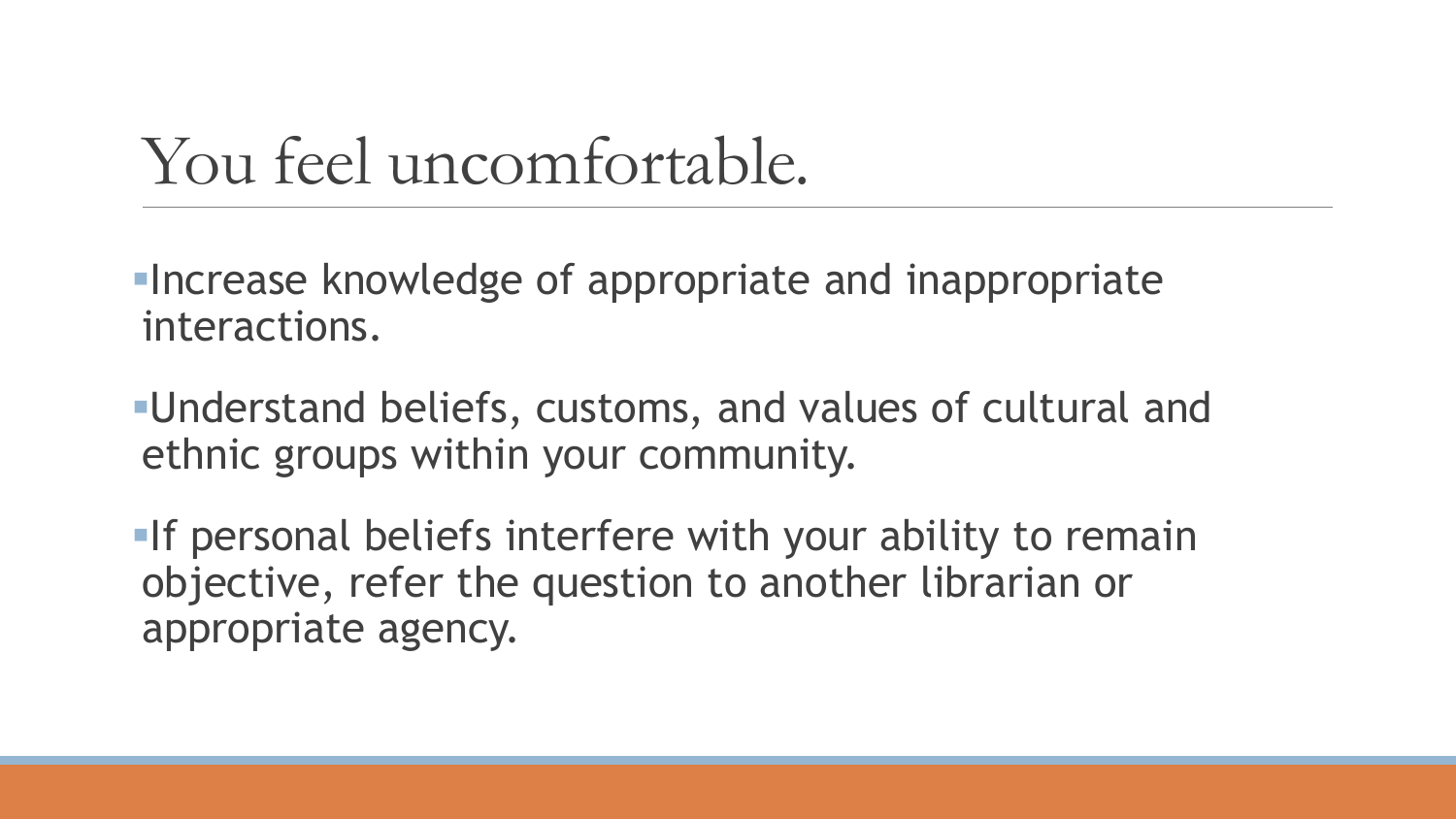## You don't know what questions to ask.

Determine what the person already knows about the subject. What sources has he or she already consulted?

oHelp the person evaluate this information for bias and reliability.

Use open-ended, neutral questions to get as much information as possible and listen carefully without interrupting. Share your reason(s) for asking so person understands you are not prying.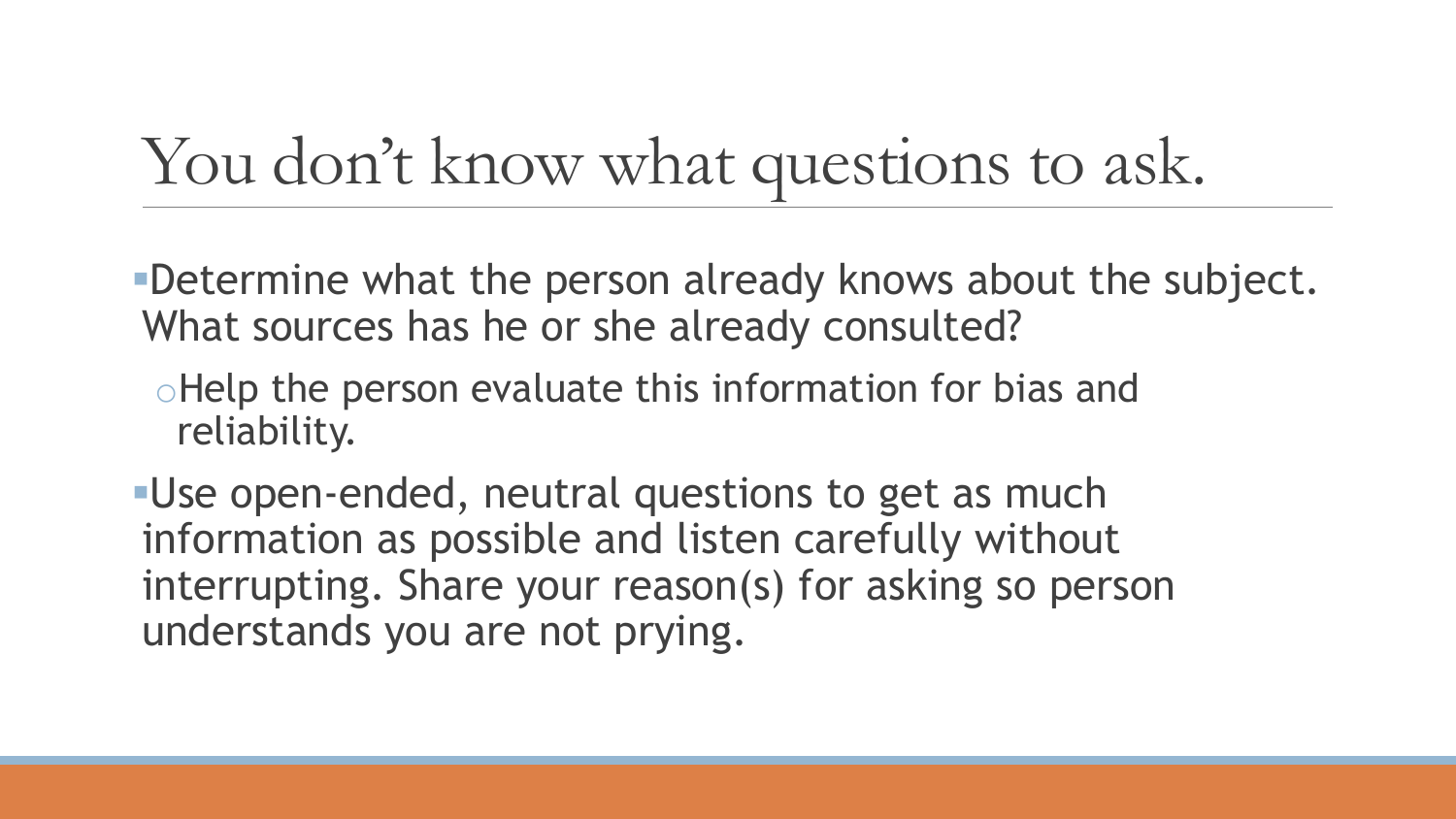#### You don't know where to find the information.

- The National Library of Medicine, the National Institute of Health, and various health organizations provide high quality information at no cost.
	- oMany of these resources are geared to specific age groups or reading levels and are available in multiple languages.
	- $\circ$  You may also have an option to provide the information in the form of a multimedia resources.
- There may be **local** organizations and agencies in your community that provide health information.
- **If is always appropriate** to refer the person back his or her health care provider (physician, pharmacist, etc.).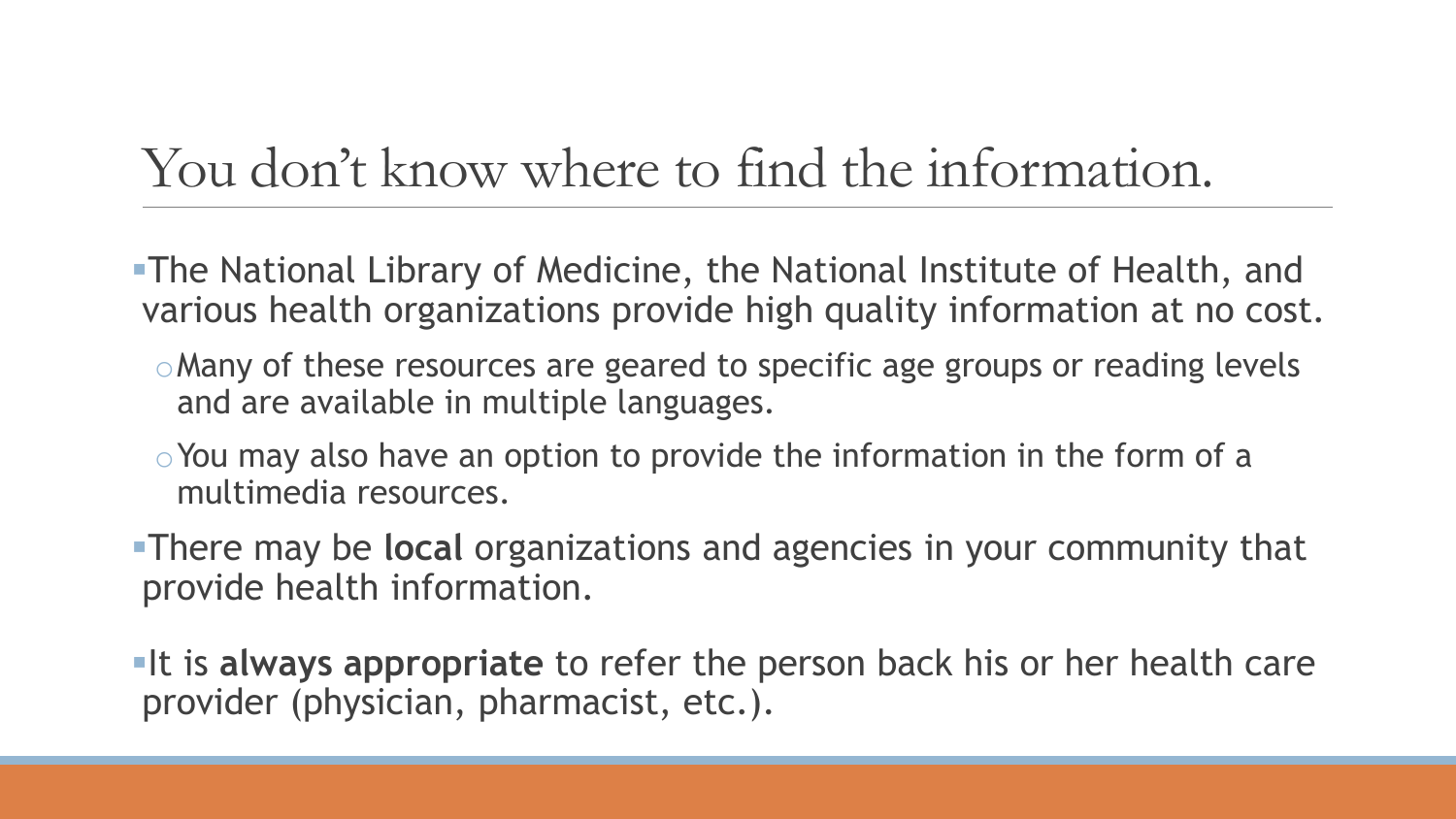## You don't know how much to tell the person.

Provide the most complete answer you can find but do not overwhelm.

- Provide the best answer you can find, recognizing that there may be limitations (current information not available, disagreement among health professionals, etc.).
- Be careful when recommending information sources explain what information is included instead of recommending a "best" source.
- **"**"Bad news" should not be censored by the librarian, but be sensitive.
- Although teens (and children) may ask questions that are beyond parental and/or librarian comfort levels, information should not be censored by the librarian.
- Always point out source of information and encourage the person to critically evaluate information.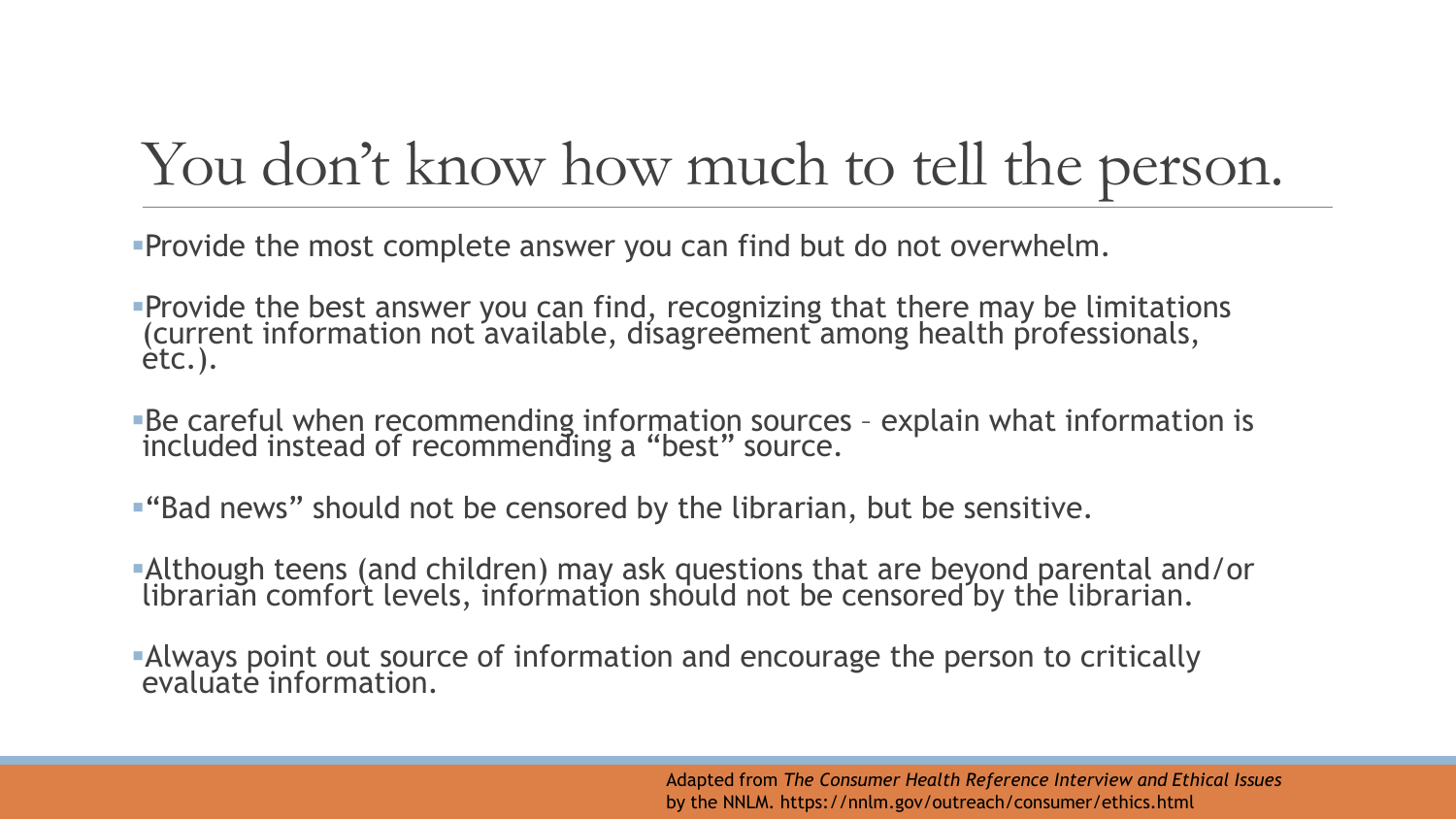# Librarians are not health professionals.

People may assume that you can provide advice. **Do not attempt to interpret medical information, provide a diagnosis, or recommend a therapy or intervention**.

- Emphasize that you are an information professional, not a health professional.
- Avoid agreeing or disagreeing with what the person expresses.
- Do not offer your own experiences or hearsay about similar medical conditions.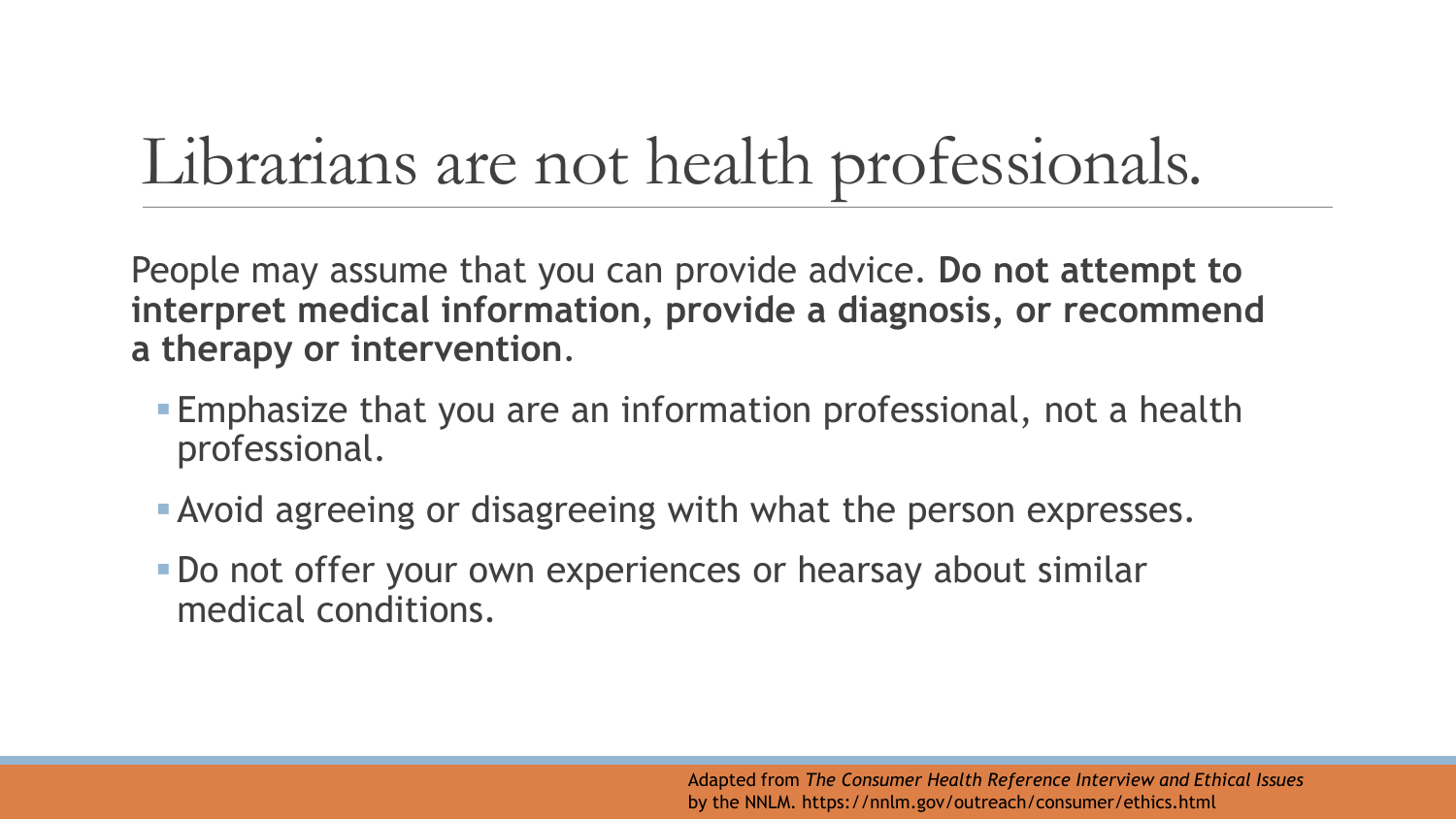# To the…

[http://libguides.und.edu/](http://libguides.und.edu/findinggoodhealthinfo) Findinggoodhealthinfo CC C Photo by James Cridland





https://www.flickr.com/photos/jamescridland/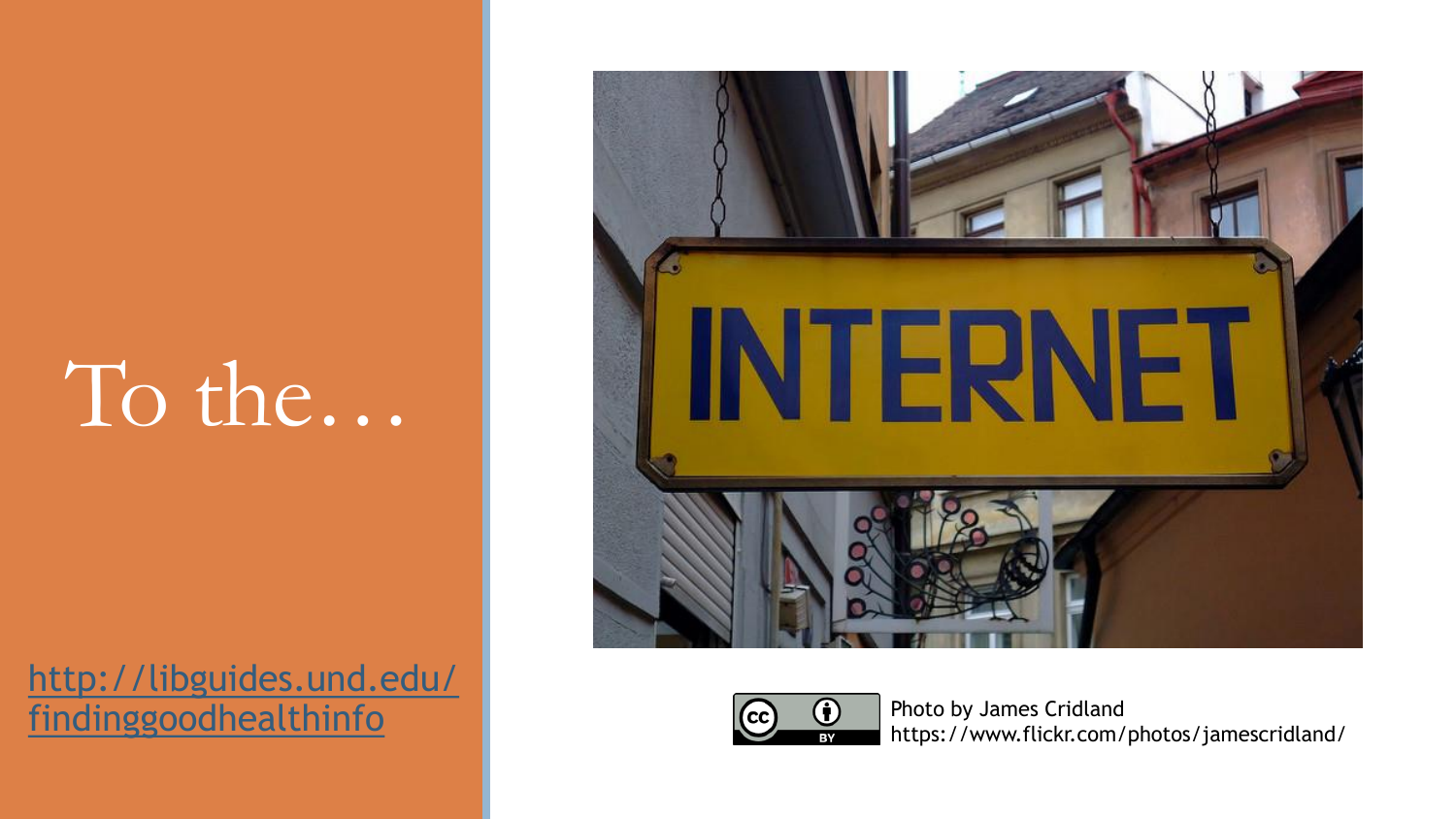I went to the doctor with my dad last week. He was diagnosed with CAD (coronary something?) and hyper-lip something? The doctor wants him to undergo surgery, but I'm wondering what his options are.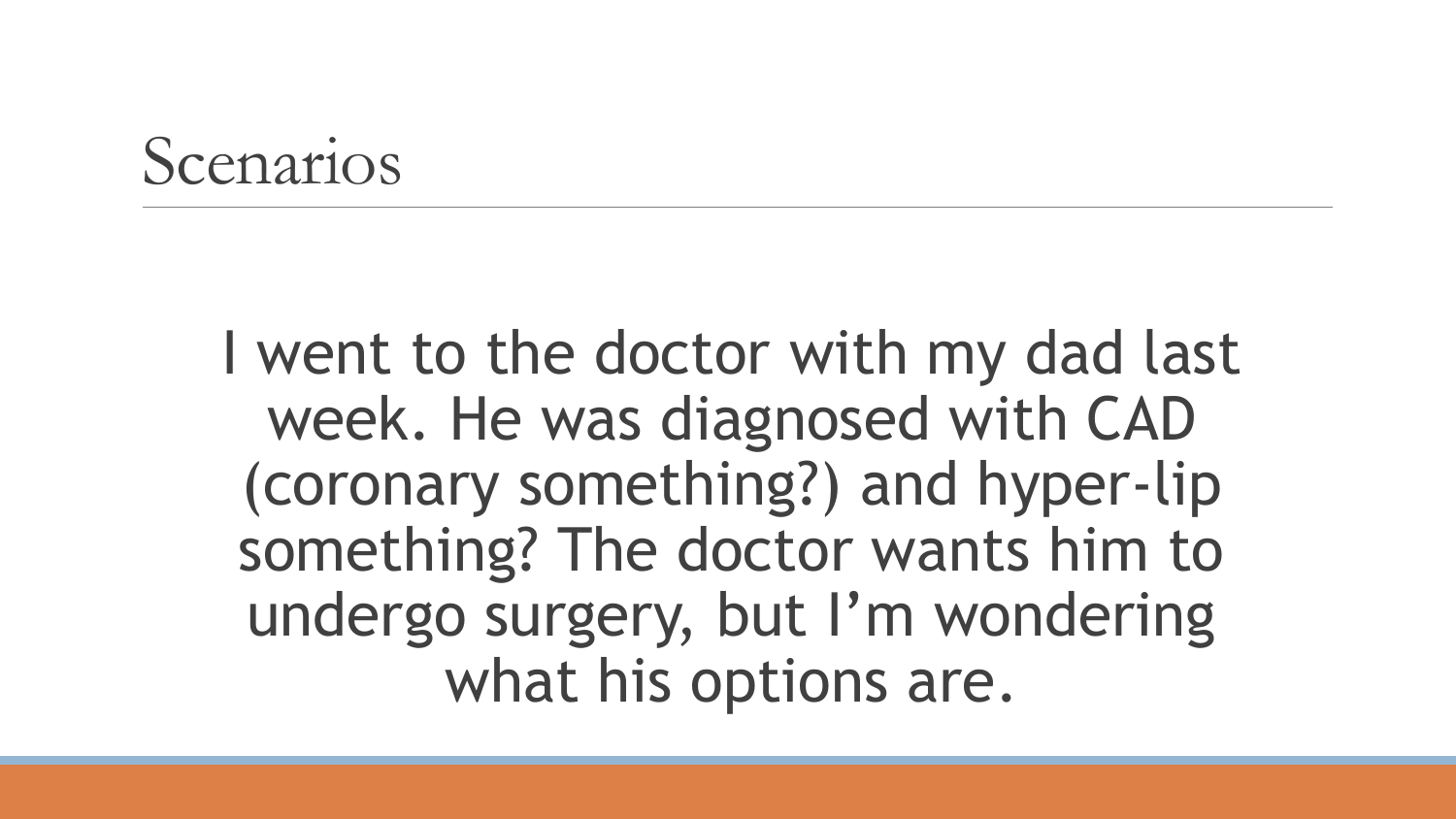My 8 year-old son has just been diagnosed with diabetes. I don't really know anything about kids getting diabetes. I also want to know where to find information that he can read himself.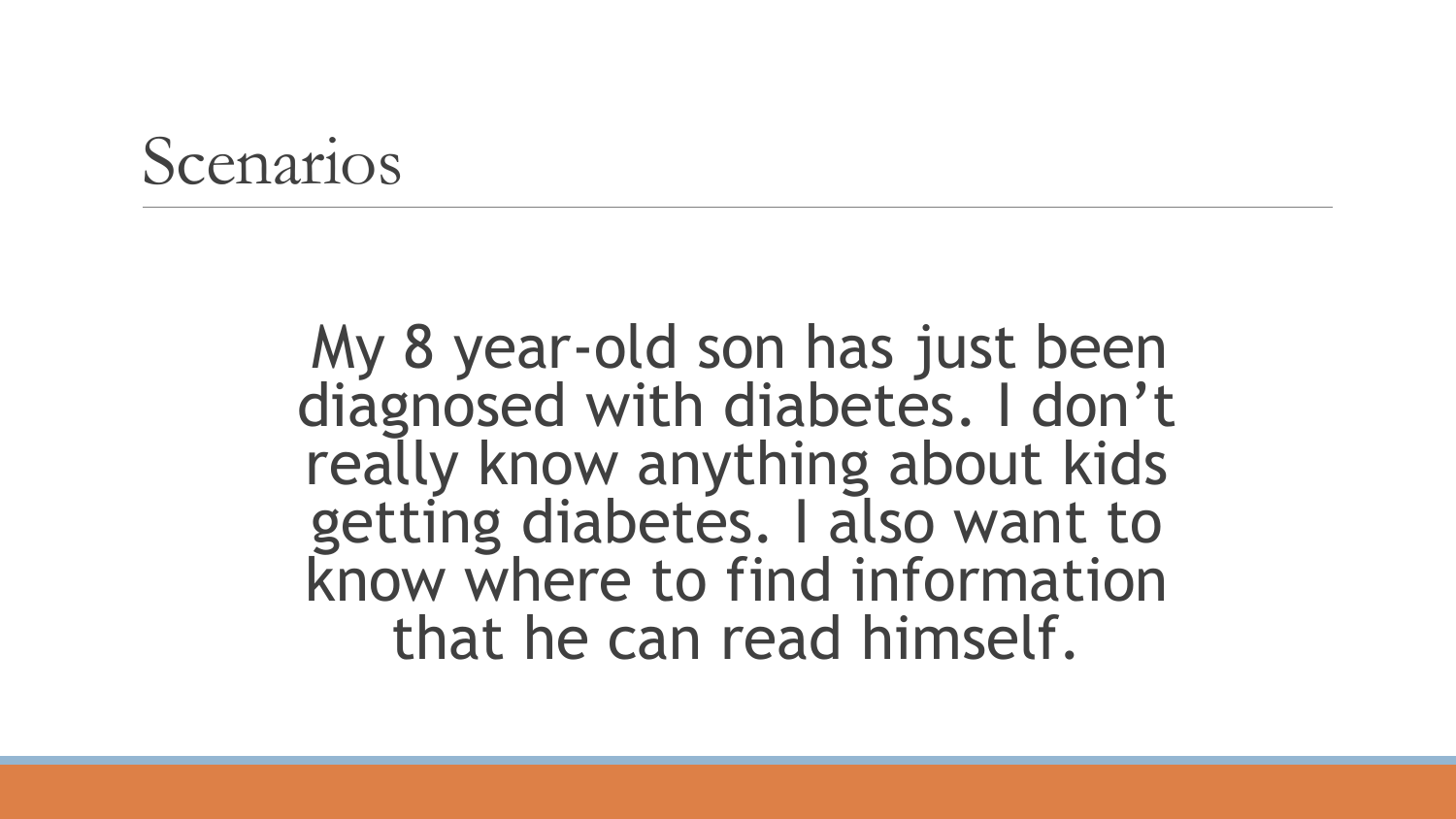### My friend said she has been going to reiki sessions for her anxiety. What is reiki and how does it work?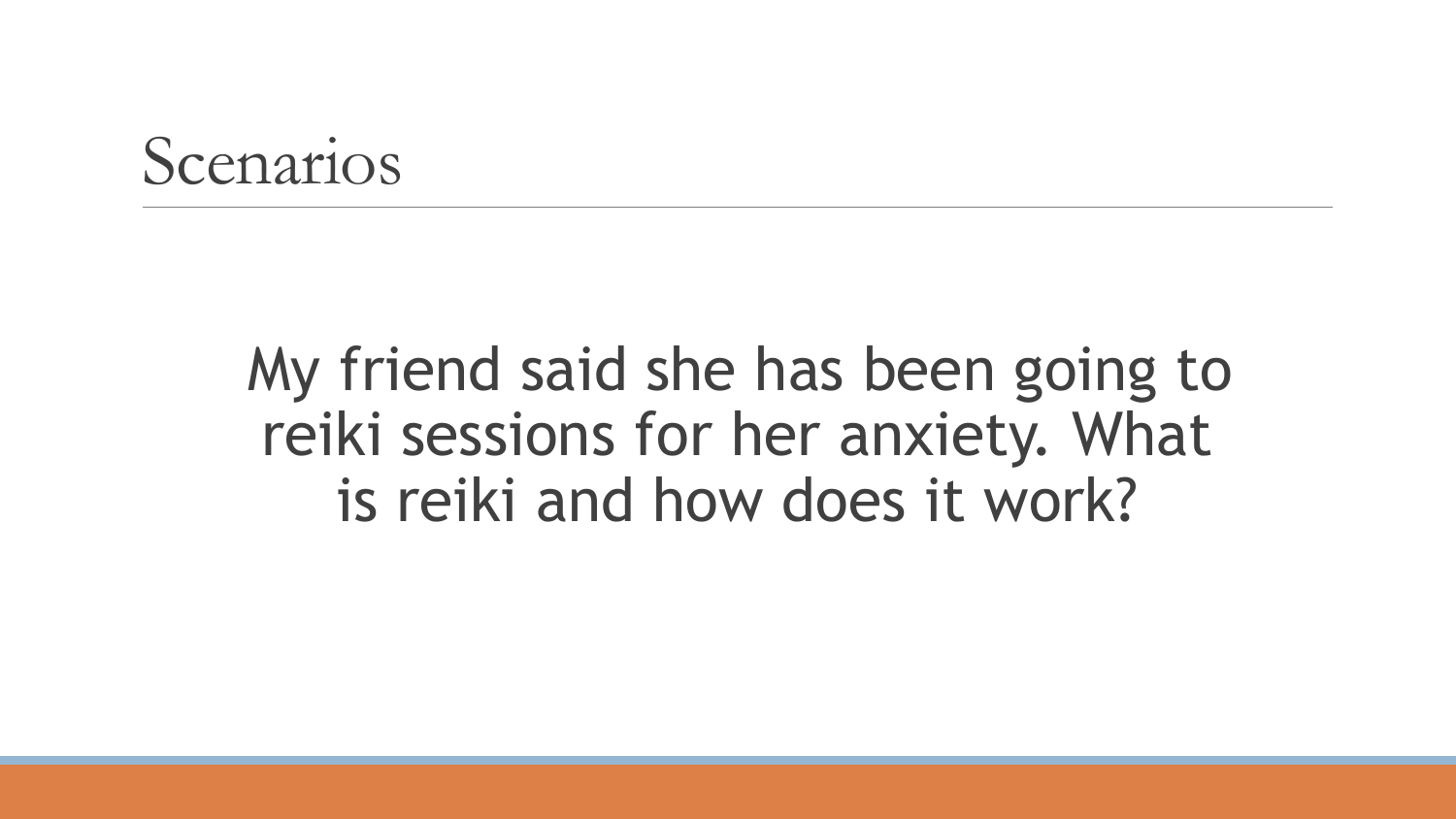

## My doctor said something about a "bubble abration." What is that? I didn't really understand what he said.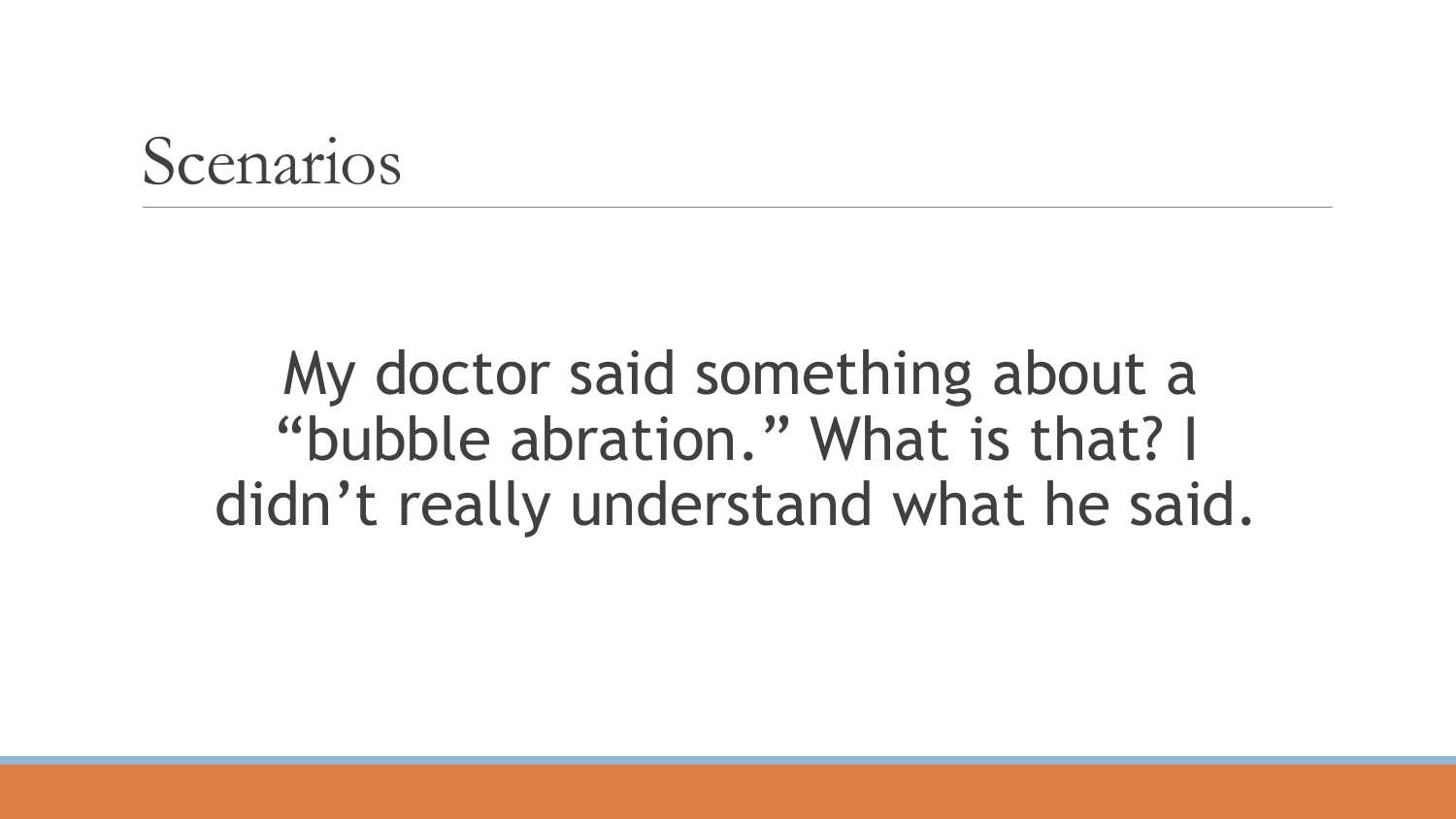### My son has been diagnosed with ADHD and his therapist recommended medication. What are our options?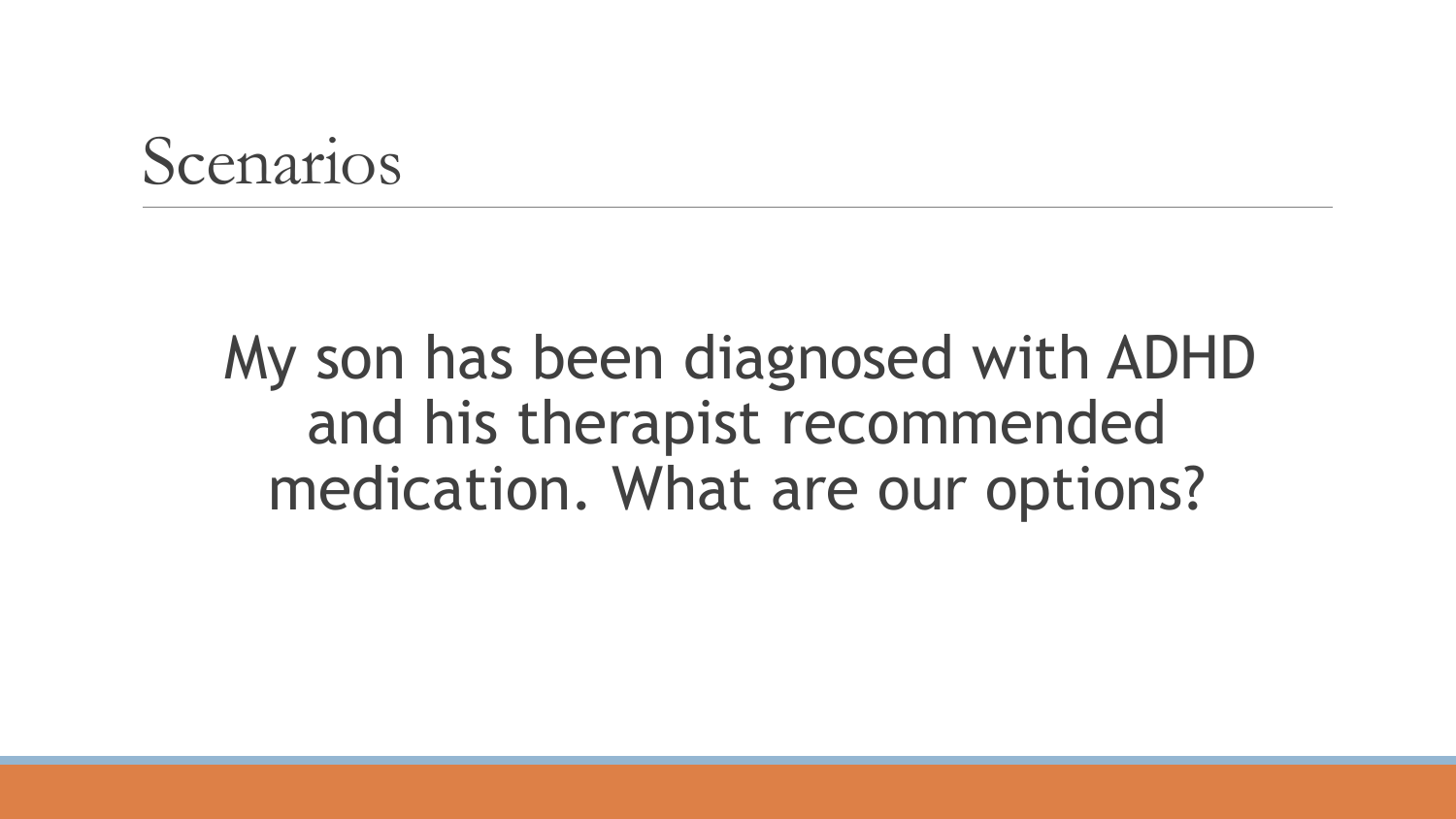I've been having some pain in my hand, and my friend thinks it's arthritis. I want to read about arthritis before I see my doctor.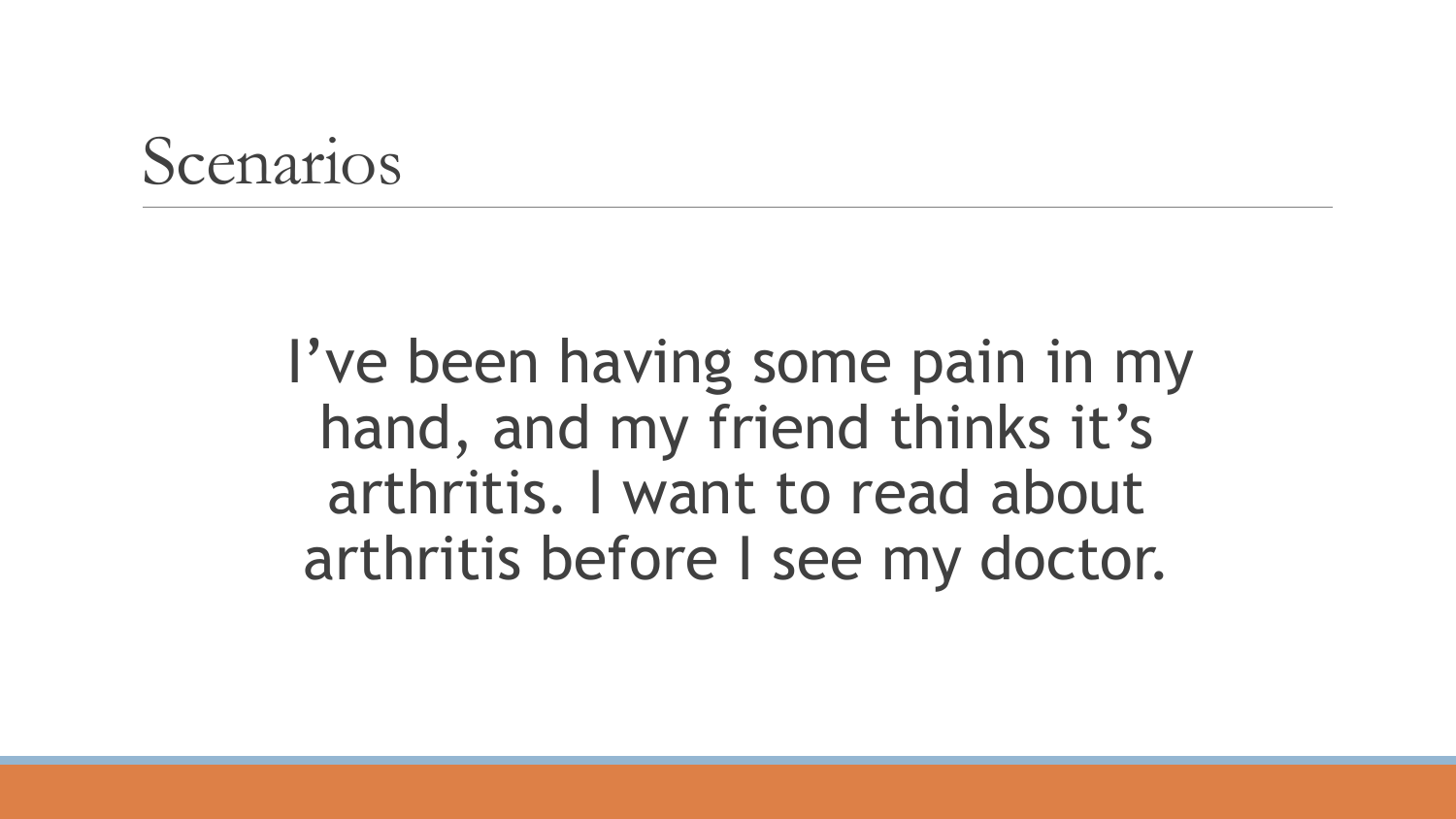## Resources Shared

MedlinePlus

National Center for Complementary & Integrative Health

Health Reach (site with resources in multiple languages)

Herbs at a Glance

Pill Box

KidsHealth

**TeensHealth** 

girls.gov

NIH SeniorHealth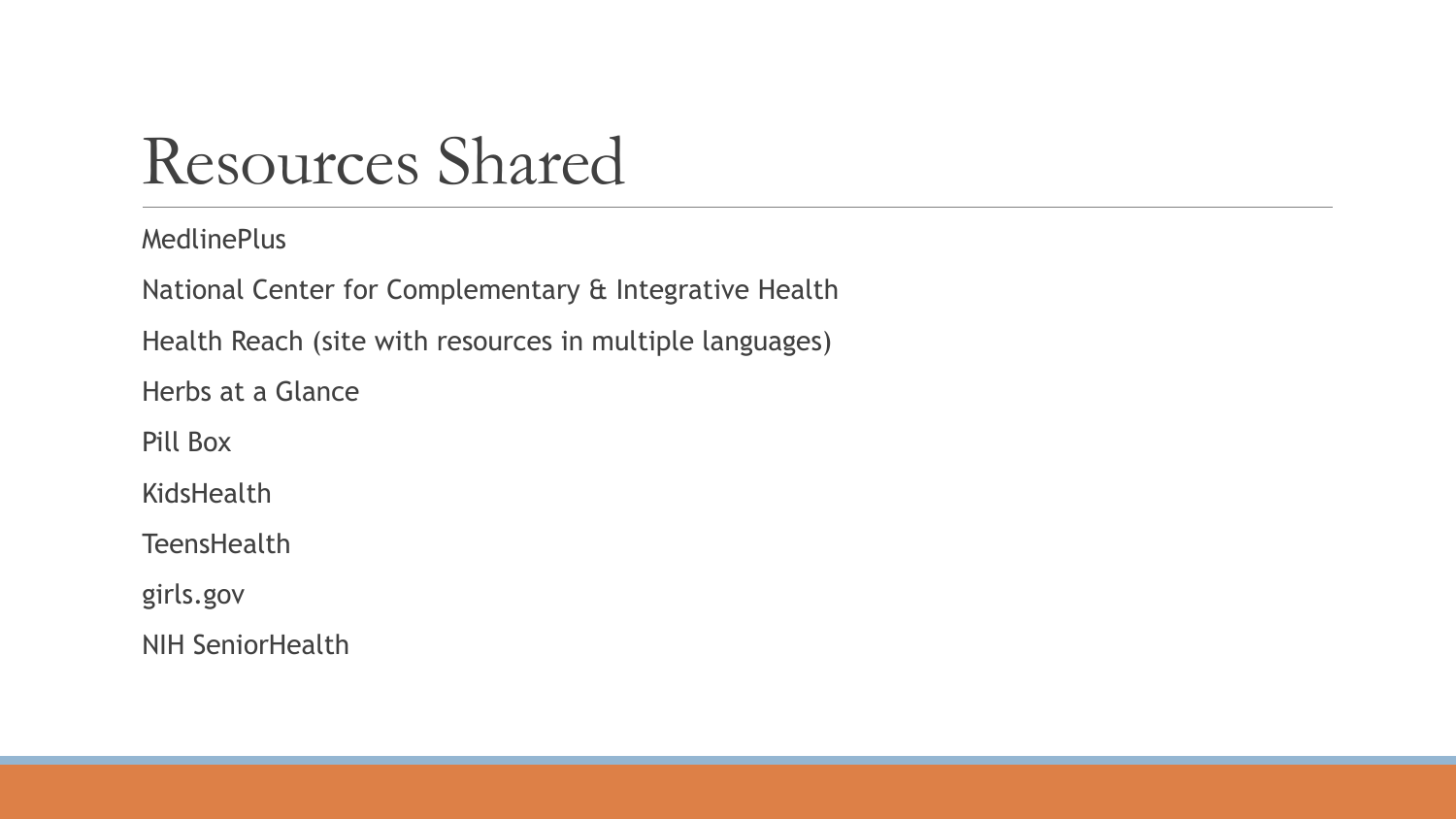### Learn More…

**National Network of Libraries of Medicine**  *The Consumer Health Reference Interview and Ethical Issues*  <https://nnlm.gov/outreach/consumer/ethics.html>

**American Library Association, Reference and User Services Association** *Health and Medical Reference Guidelines*  <http://www.ala.org/rusa/resources/guidelines/guidelinesmedical>

**Finding Health and Wellness @ the Library: A Consumer Health Toolkit for Library Staff, 2nd edition** <http://www.library.ca.gov/lds/docs/healthtoolkit.pdf>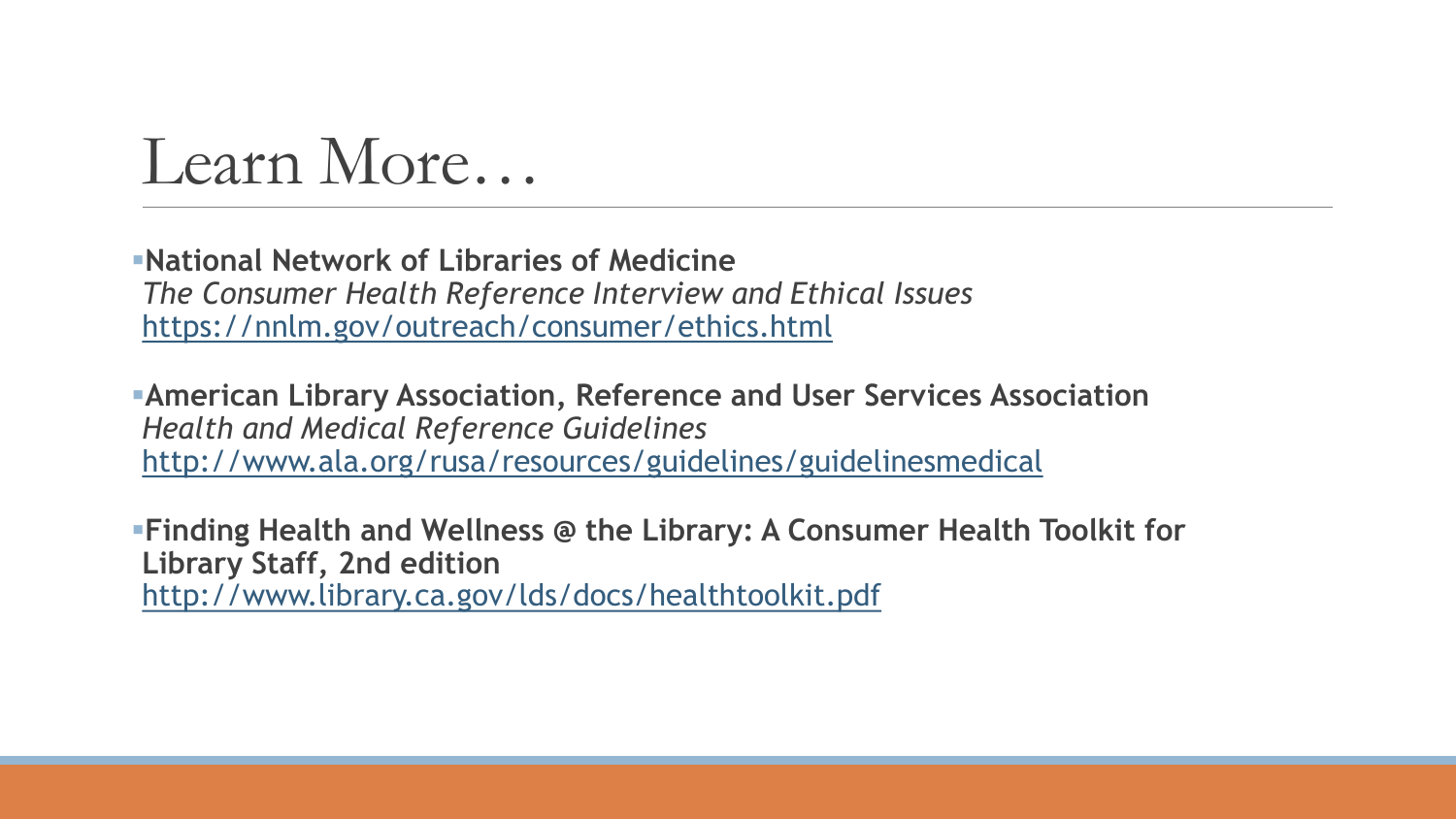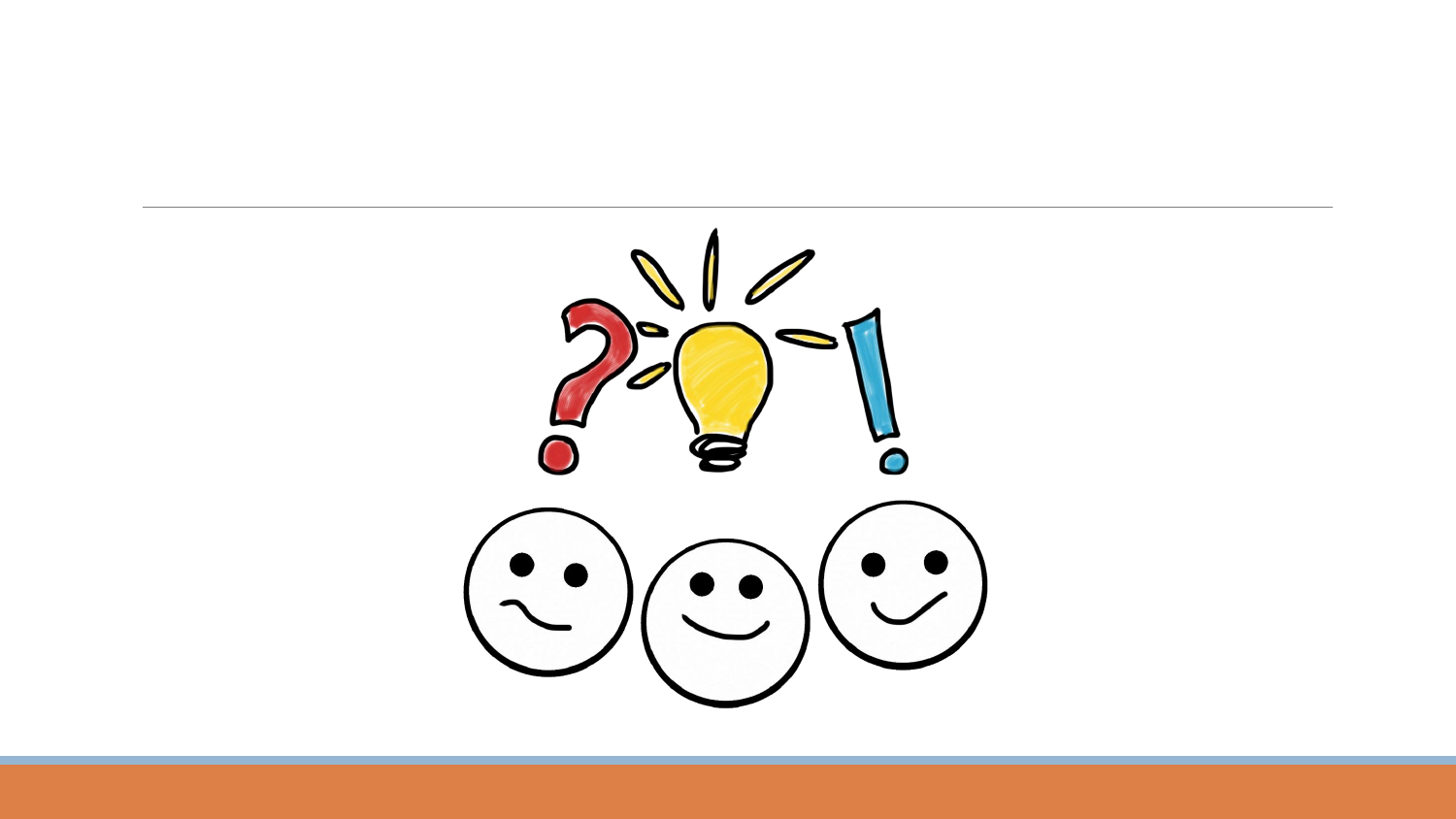#### **Erika Fischer**

Clinical Campus Librarian University of North Dakota, School of Medicine & Health Sciences

[erika.fischer@med.und.edu](mailto:erika.fischer@med.und.edu) 701.293.4173

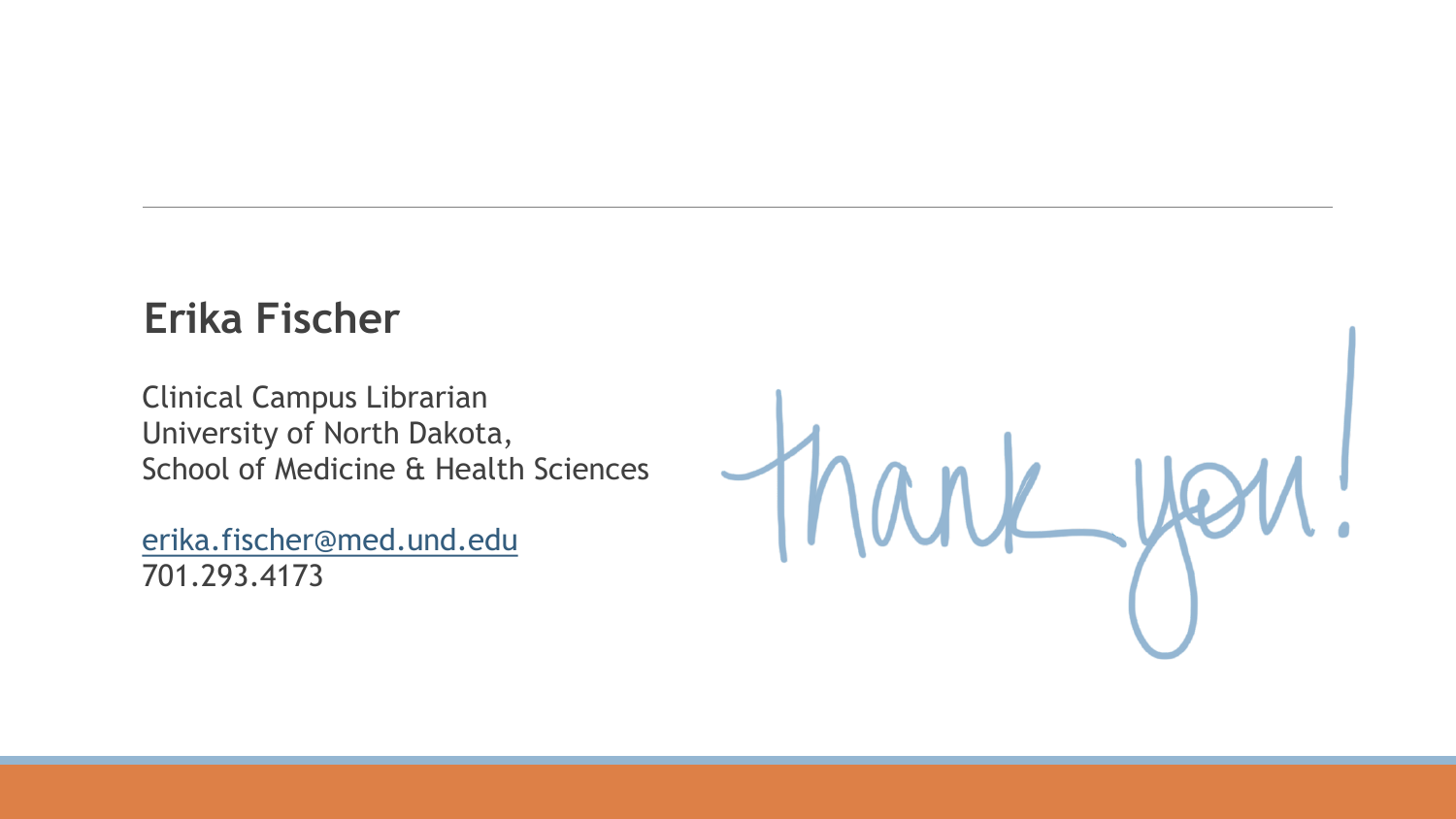# This webinar was made possible in part by the